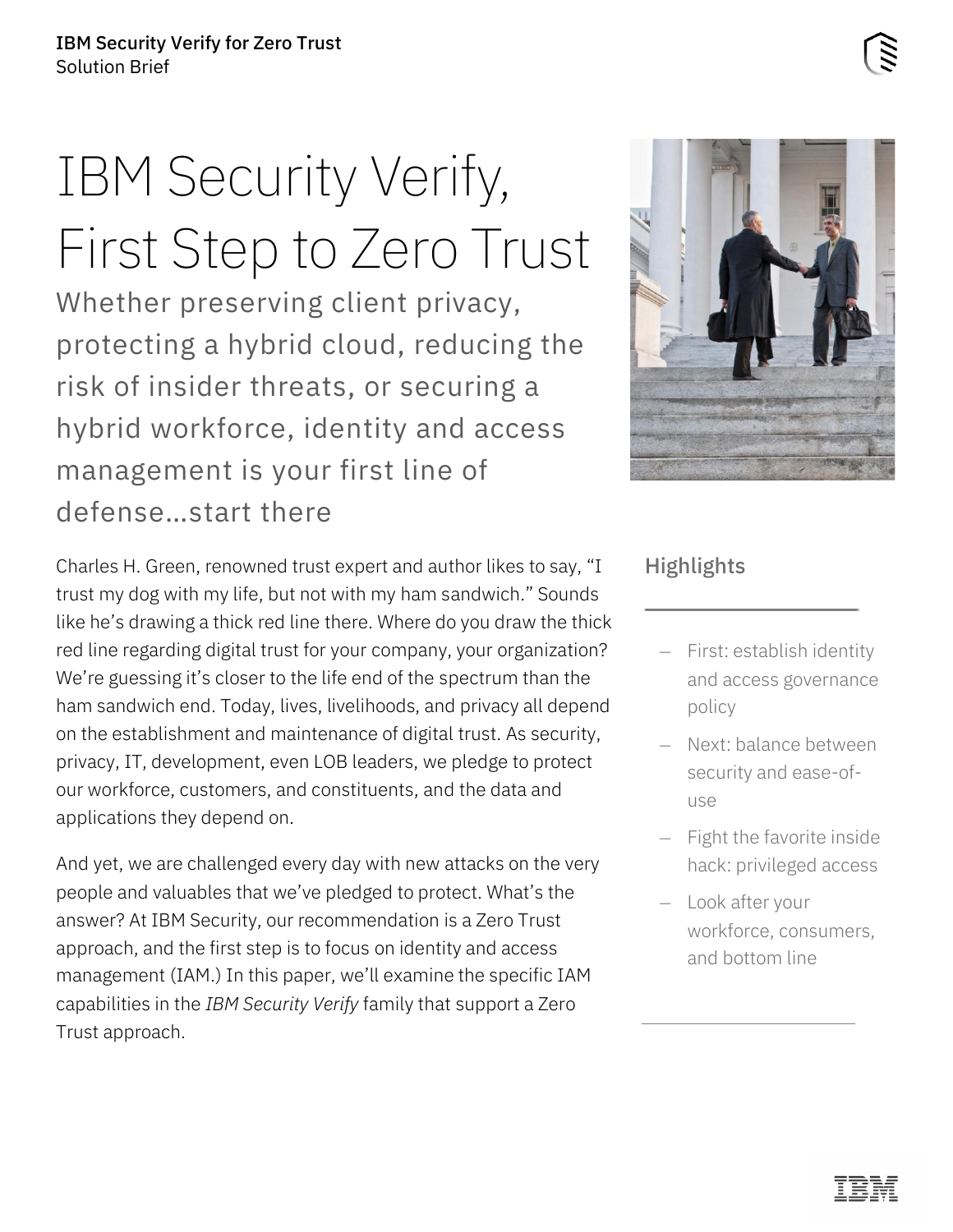## First: establish identity and access governance policy

Many businesses and organizations are operating at scary heights regarding identity and access. According to the Verizon 2021 Data Breach Investigations Report<sup>1</sup> credentials are the primary means by which a bad actor hacks into an organization, and 70% of users have more access privileges than are required. They are over-entitled. This can open organizations up to compliance failures as well.

Today's hybrid IT environments can make it challenging to enforce consistent Zero Trust identity governance policies across the enterprise. IBM Security Verify Governance solutions enable riskaware, extensible identity and access governance across onpremises and hybrid cloud environments.

*IBM's Security Verify Governance* solutions manage a user identity throughout the workforce lifecycle, and establish and enforce rules for access, to ensure the right person has the right access at the right time. Plus, the IBM solution differs from other offerings.

The big difference is in how IBM approaches separation-of-duties (SoD) using business-activity modeling instead of the inflexible rolebased modeling that others use. SoD helps prevent conflicts of interest, wrongful acts, fraud, abuse, and errors. It's designed to ensure that individuals don't have conflicting responsibilities. Most vendors model SoD through a role-based approach. This older, rolebased approach only tells us that where the access comes from determines the risk. The problem with that is the impermanent nature of roles makes it extremely difficult to model risk policies and specifically SoD.

<sup>1</sup> [Verizon 2021 Data Breach Investigations Report](https://enterprise.verizon.com/resources/reports/2021-data-breach-investigations-report.pdf?_ga=2.184248614.1663383224.1626190817-1184619446.1626190817&_gac=1.238692660.1626190817.EAIaIQobChMIrLLV6rDg8QIVfW1vBB1kGAlLEAAYASAAEgLxAfD_BwE)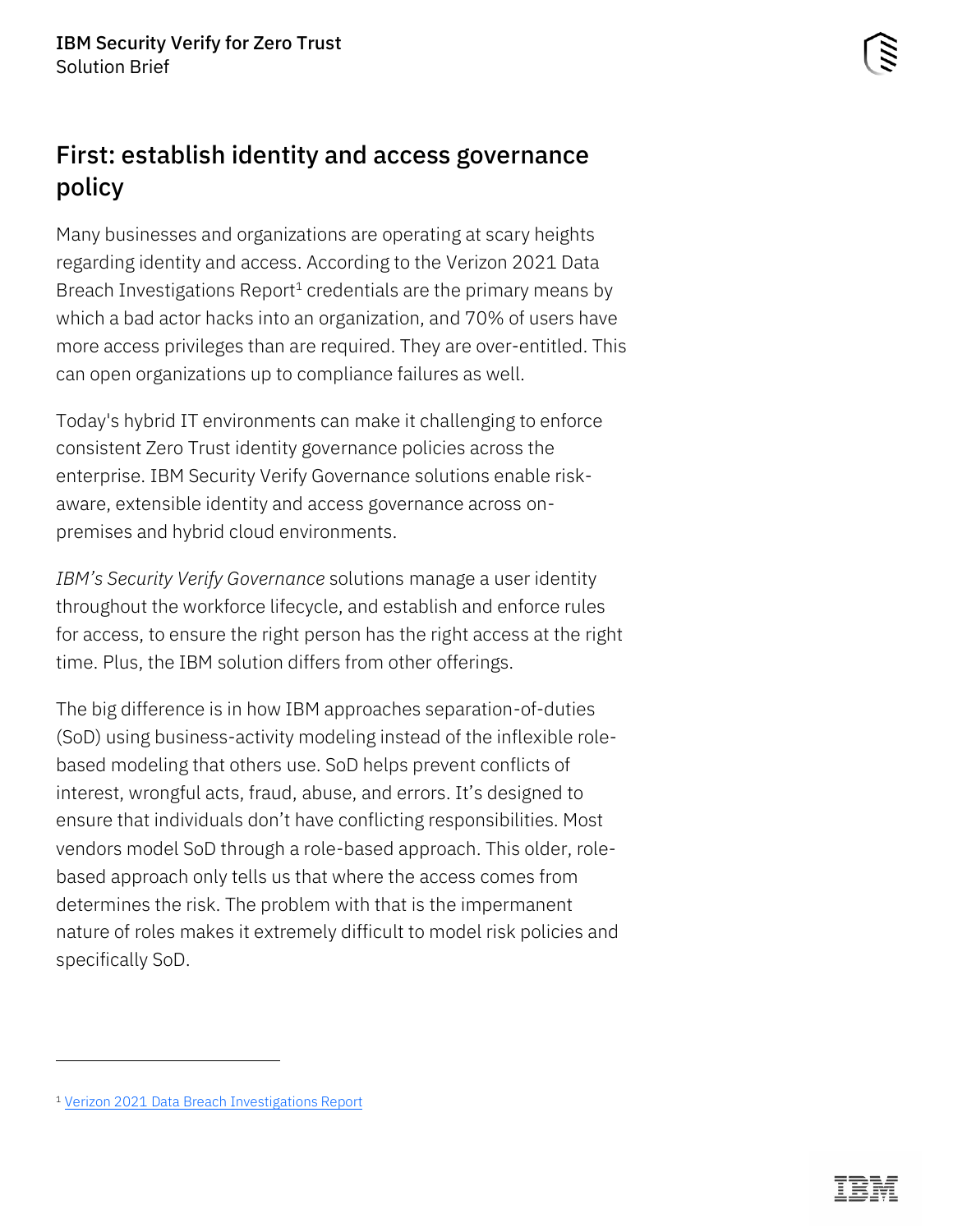Another unique feature are the advanced provisioning policies, fine grained at the attribute level for maximum flexibility. There is also advanced role-mining and SoD analysis capabilities with visualization and change control, that can help organizations to improve operational efficiency.

There are several deployment choices with on-prem, private cloud, public cloud, hybrid, or delivered from cloud. And finally, Verify Governance is part of the larger IBM Verify ecosystem.

#### Next: balance between security and ease-of-use

What does modern, effective access management look like? The answer shouldn't surprise you. Access management is a strategy, almost a philosophy, that's always seeking a balance between security and ease-of-use. Today, that depends on requisite technologies:

- *Single Sign On*  authentication that enables a log in with a single ID and password to any of several independent software systems
- *Advanced Authentication* using real-world identity signals to provide significantly stronger verification for information and system security
- *Adaptive Access* context-aware access control that balances the level of trust against risk

### Avoid multiple IDs and passwords: single sign on

*IBM Security Verify* provides several capabilities around single sign on (SSO) including most of the common authentication languages, protocols, standards and technology, the ability to support multiple user scenarios, bridging to on-prem access and directories, and integrating with various endpoint management solutions.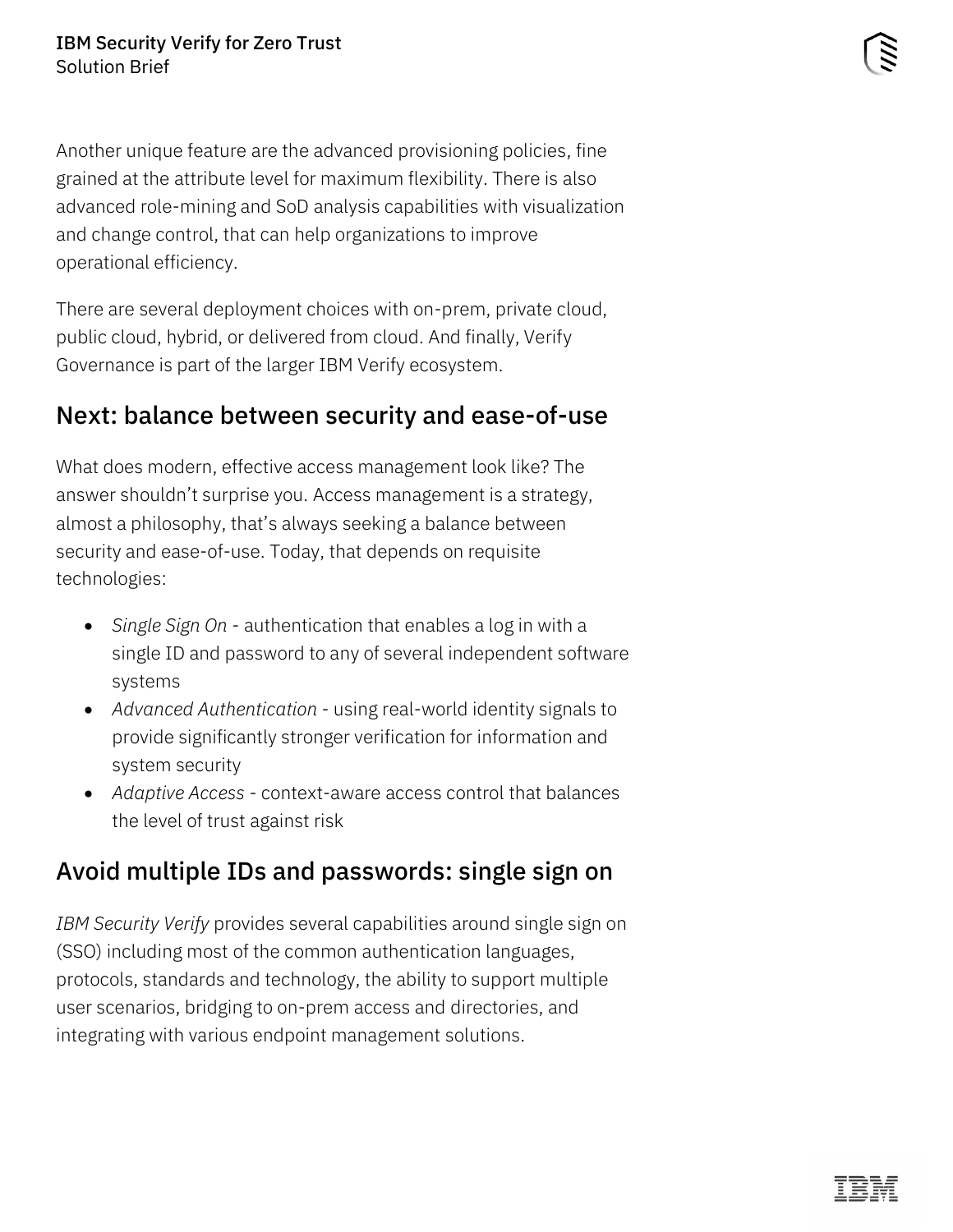IBM Security Verify provides SSO and access management for cloud and on-prem apps, including:

- Legacy and modern authentication languages, protocols, and standards
- HTTP headers and cookies
- User launchpads, registration, and profile management
- Attribute management
- Bridge-services for on-prem directories
- On-prem app access with a lightweight app gateway
- Endpoint management integration
- Delegate app administration to line of business
- Data privacy and consent management

## Make "stronger" easier: advanced authentication

For more advanced authentication capabilities, IBM Security Verify provides support for multi-factor authentication (MFA) the ability to utilize QR codes and FIDO2 authentication, authenticating from email, SMS, voice, TOTP, push, face, and fingerprint, and several passwordless methods.

IBM Security Verify provides additional security for cloud and on-prem apps including developer-focused APIs and a resource portal for identity and authentication. Plus, you can enforce access policies to require MFA based on how the app is accessed (mobile, desktop, or new device.) Or extend MFA to VPN RADIUS, Linux, Windows RDP.

### Authorize based on context: adaptive access

Our adaptive access capability is based on machine-learning, taking multiple context inputs, and providing a confidence score for whether an individual should be authenticated.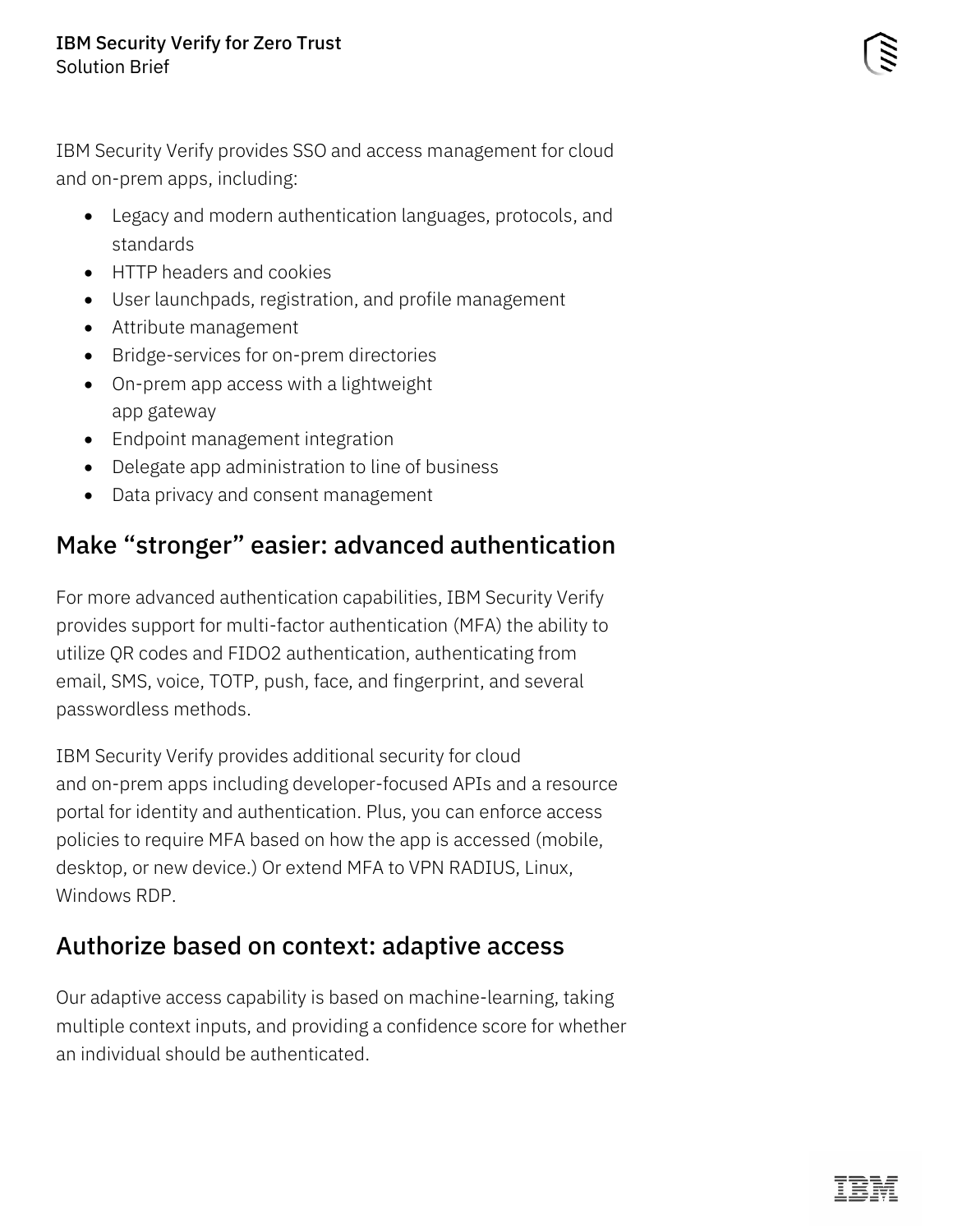Context, in this case, could include real-time adjustments to access based on risk level, biometrics, keyboard and mouse movements, travel patterns, or enhanced device fingerprinting.

Once you've implemented adaptive access, IBM Security Verify provides continuous evaluation of user risk, applying machine learning for higher accuracy.

# Fight the favorite inside hack: privileged access

Privileged users have complete access to your IT infrastructure. This unrestricted access makes privileged accounts extremely soughtafter. Privilege misuse is the top category of security incidents and the third most common method used in data breaches. Through phishing scams or malware, hackers will steal privileged credentials and gain entry to the infrastructure completely undetected, wreaking havoc on the most critical systems and data.

Controlling and monitoring privileged user access is the best way to prevent attacks. First, you need to know who and where the privileged accounts are. *IBM Security Verify Privilege Vault* enables you to discover, manage, protect, and audit privileged accounts across your organization.

In a Zero Trust approach, you need to adopt a "least privilege" posture, enabling the exact access required only to who needs it when they need it. *IBM Security Verify Privilege Manager* enables you to enforce least privilege and application rights on all endpoints.

# Look after your workforce, consumers, and bottom line

Overall, both workforce and consumer identity and access management have quite different frameworks, yet a shared technology solution like IBM Security Verify can help accelerate progress toward both implementations. For example, traditional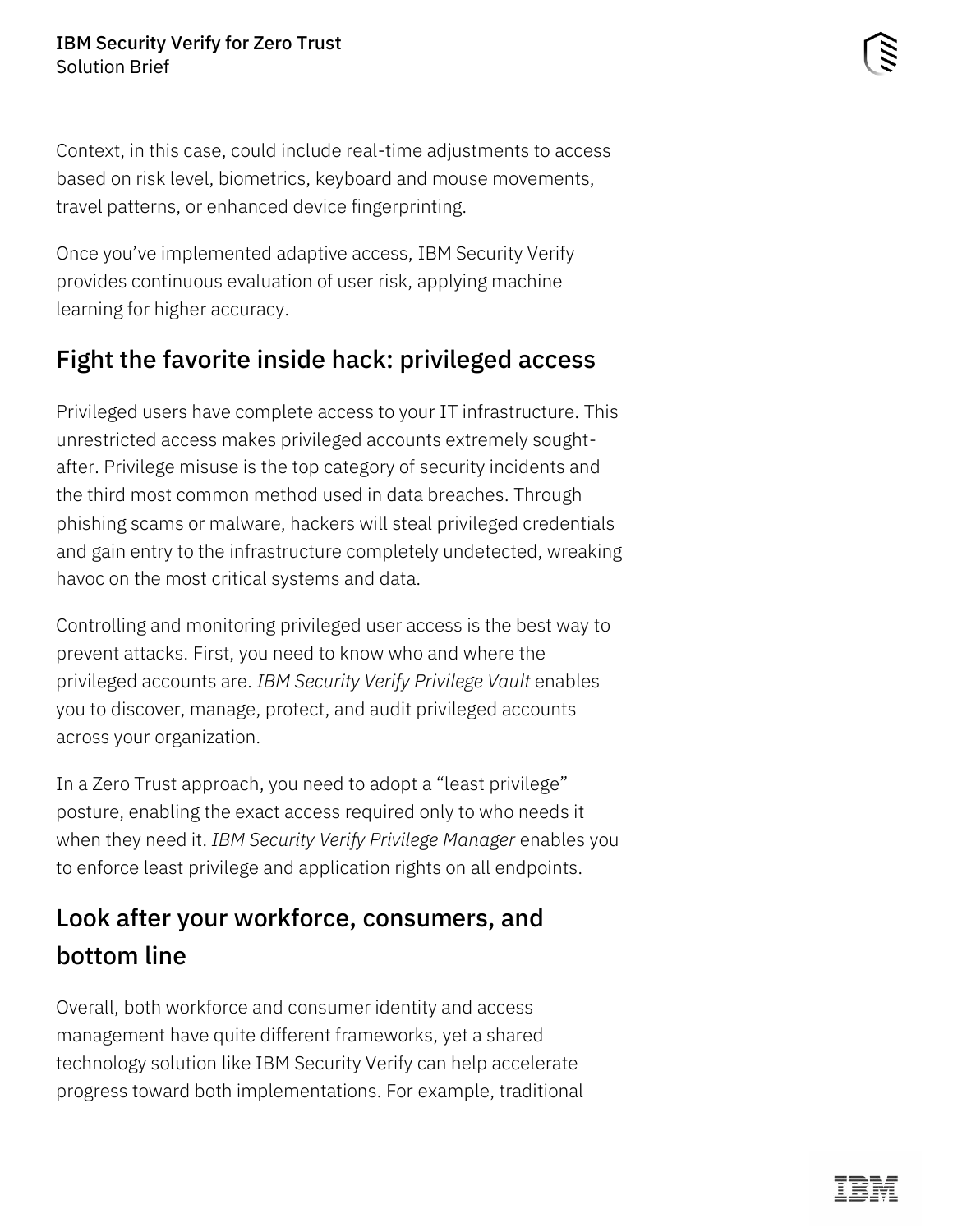identity and access management (IAM) product development brings with it a swath of protections, including the integration of advanced fraud detection capabilities and risk-based authentication that fuels zero trust initiatives.

These same capabilities can be applied in a different way to verify the identities of genuine consumers and keep MFA rates as low as possible to preserve a simple user experience. Meanwhile, Consumer Identity and Access Management (CIAM) use-cases inspire broad authentication options, and developer-centric workflows that can still be applied toward workforce identity use cases to modernize employee experiences and increase time-to-value for developers who are focused on custom internal apps.

In addition, organizations can experience licensing efficiencies when consolidating to a single solution for both internal and external users, while only being charged for actual usage.

And why drive your access management in the cloud? There are several advantages.

Here are a few: it's more agile, faster, and usually lower in cost, which paves the way for going-to-market faster. It's scalable, enabling expansion, and reduction as you need it. It's easier to protect your technology investments by letting someone else go through the update cycles, and if you're currently working from an on-prem model, you don't have to lift and shift everything to the cloud at once. You can transition in phases, and we can help.